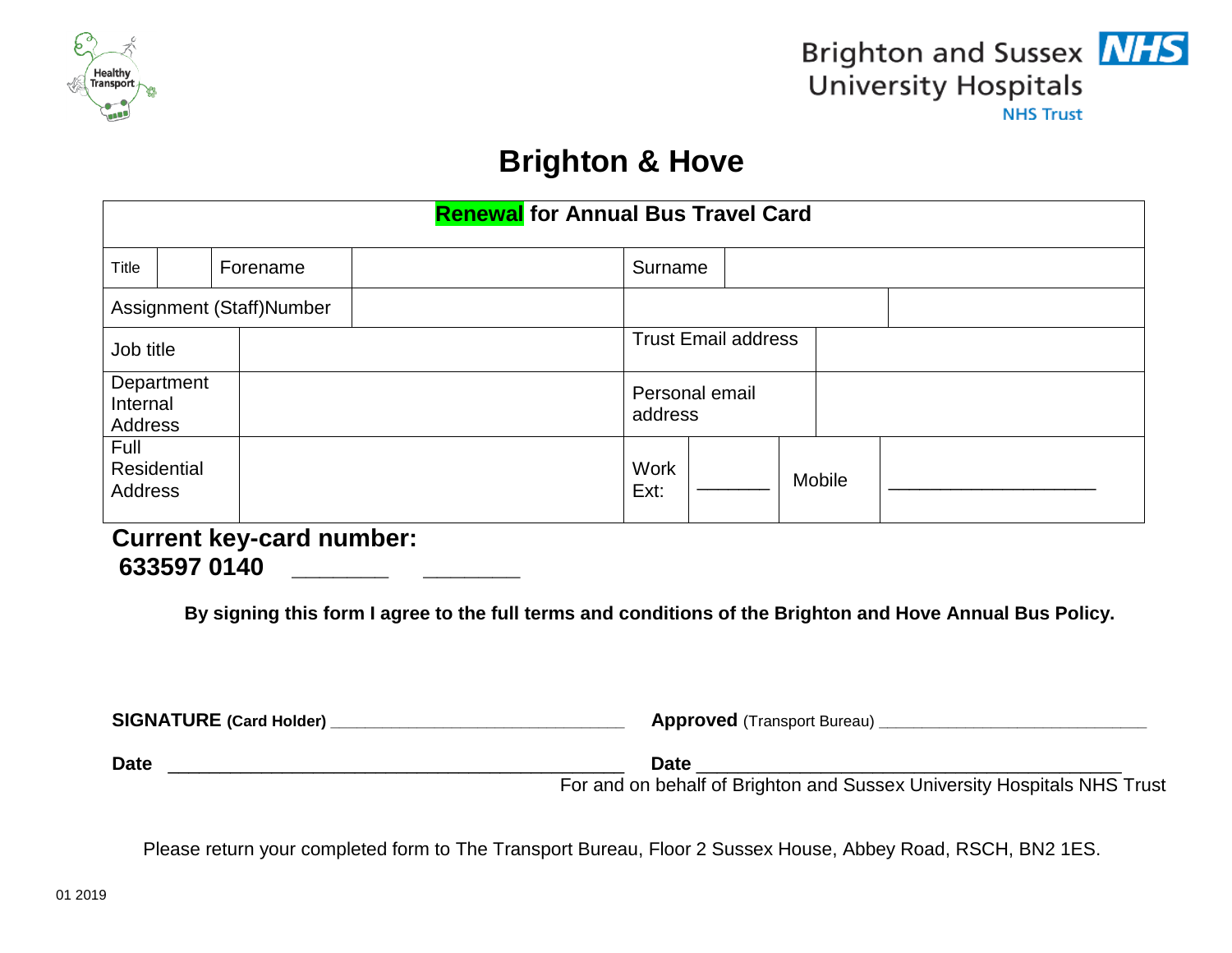#### **IMPORTANT**

*IMPORTANT NOTE:*

If you lose your Bus Key-card, please contact the BSUH Transport and Travel office immediately so that we can arrange a replacement bus card for you.

You may go to the Brighton and Hove Bus and Coach Co. **1 Stop Travel Shop at 26 North Street, Brighton** to collect your own new bus key-card, but you must first inform our office so that we can arrange this replacement for you. You cannot do this without our prior permission.

Once you have received you replacement key-card, please inform our office of this new number **A £5.00 charge applies.**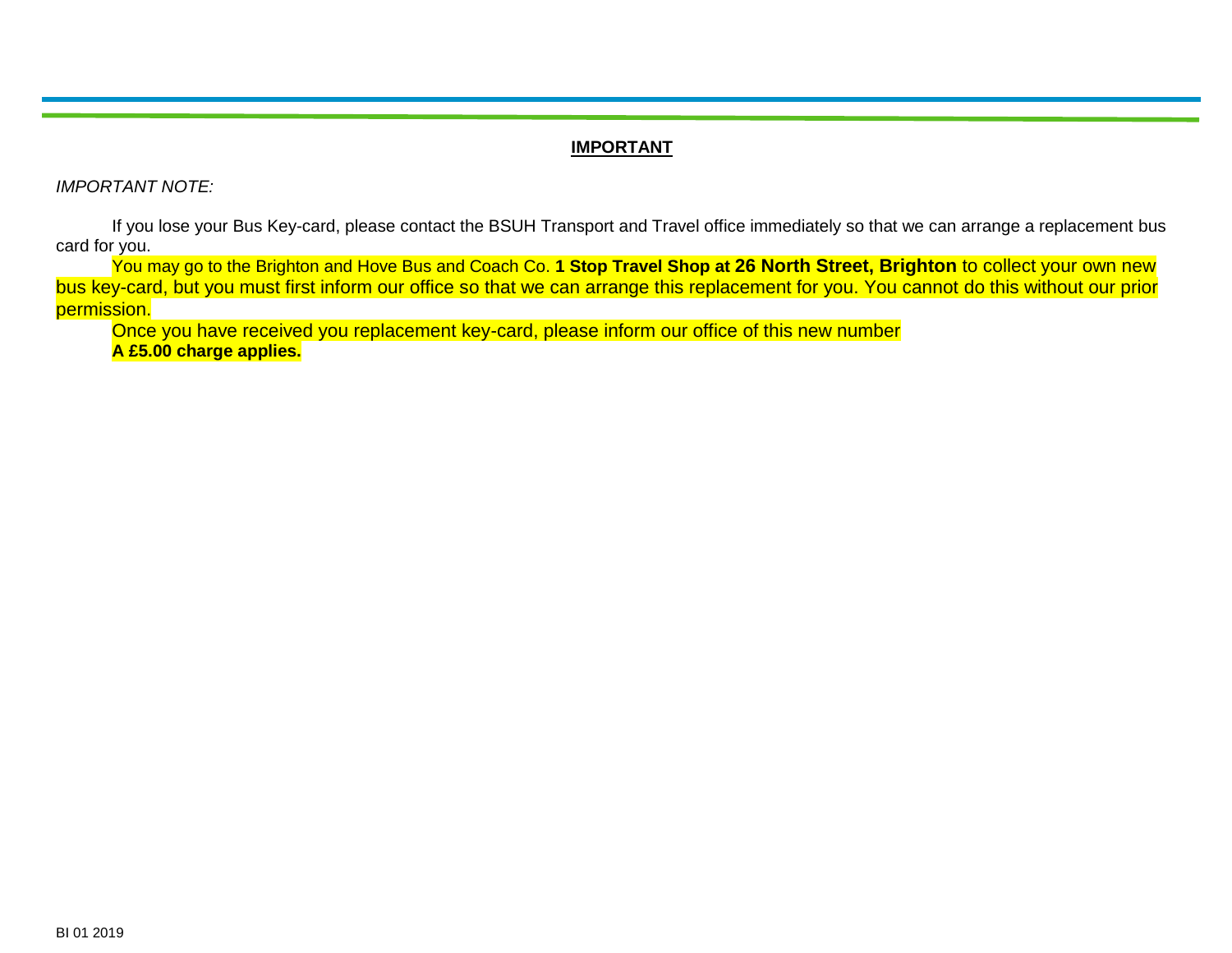

## Brighton and Sussex **NHS University Hospitals NHS Trust**

## **Brighton & Hove Buses**

|                                           | <b>Annual Bus Pass Key-card - RENEWAL FORM</b>                                                                                                            |      |  |
|-------------------------------------------|-----------------------------------------------------------------------------------------------------------------------------------------------------------|------|--|
|                                           | I, Confirm that I wish to accept the cost of my                                                                                                           |      |  |
|                                           | bus travel to the value of $\frac{2793}{2}$ per annum to be taken monthly with effect from _______________(must be the 1 <sup>st</sup> of the             |      |  |
| month)                                    |                                                                                                                                                           |      |  |
| Please complete by signing either A or B: |                                                                                                                                                           |      |  |
|                                           | (A) I DO NOT wish for this to be taken as a Salary Sacrifice                                                                                              |      |  |
|                                           |                                                                                                                                                           | Date |  |
|                                           | Signed (Transport Bureau)________________________________Date __________________                                                                          |      |  |
|                                           | For and on behalf of Brighton and Sussex University Hospitals NHS Trust                                                                                   |      |  |
|                                           | Please note – if you sign option A you do not have to sign the enclosed document entitled:<br>"Salary Sacrifice and its effect on the NHS Pension Scheme" |      |  |
| (B)                                       | I DO wish for this to be taken as a Salary Sacrifice                                                                                                      |      |  |

### **AMENDMENT TO CONTRACT OF EMPLOYMENT (Salary Sacrifice)**

I understand that my salary will be reduced by a sum equivalent to the value of my bus travel ticket and that I have no right to exchange this benefit for a cash sum.

This arrangement will be reviewed annually, one year from the start date or if I experience one of the following 'life changing events'

- change of working hours
- pregnancy
- long term sickness
- leaving the Trust

At which point the Trust will agree new terms and conditions with me.

I confirm that my salary after taking the amount stated above into account exceeds the national minimum wage level. I understand that taking out a Salary Sacrifice will reduce my pensionable pay and could affect my pension. I have received and read a copy of the terms and conditions of the scheme and accept the conditions as set out. I undertake to notify the Trust in writing if there are any changes in my arrangements or circumstances that would cause me to cease being entitled to this benefit.

### **SALARY SACRIFICE AND THE NHS PENSION SCHEME.**

If you choose Salary Sacrifice option B, you must read, sign and date the enclosed document entitled: **"Salary Sacrifice and its effect on the NHS Pension Scheme"**

| Signed (by Applicant) | Date |
|-----------------------|------|
|                       |      |

| Signed (by Transport Bureau) |  | Date |
|------------------------------|--|------|
|------------------------------|--|------|

*For and on behalf of Brighton and Sussex University Hospitals NHS Trust*